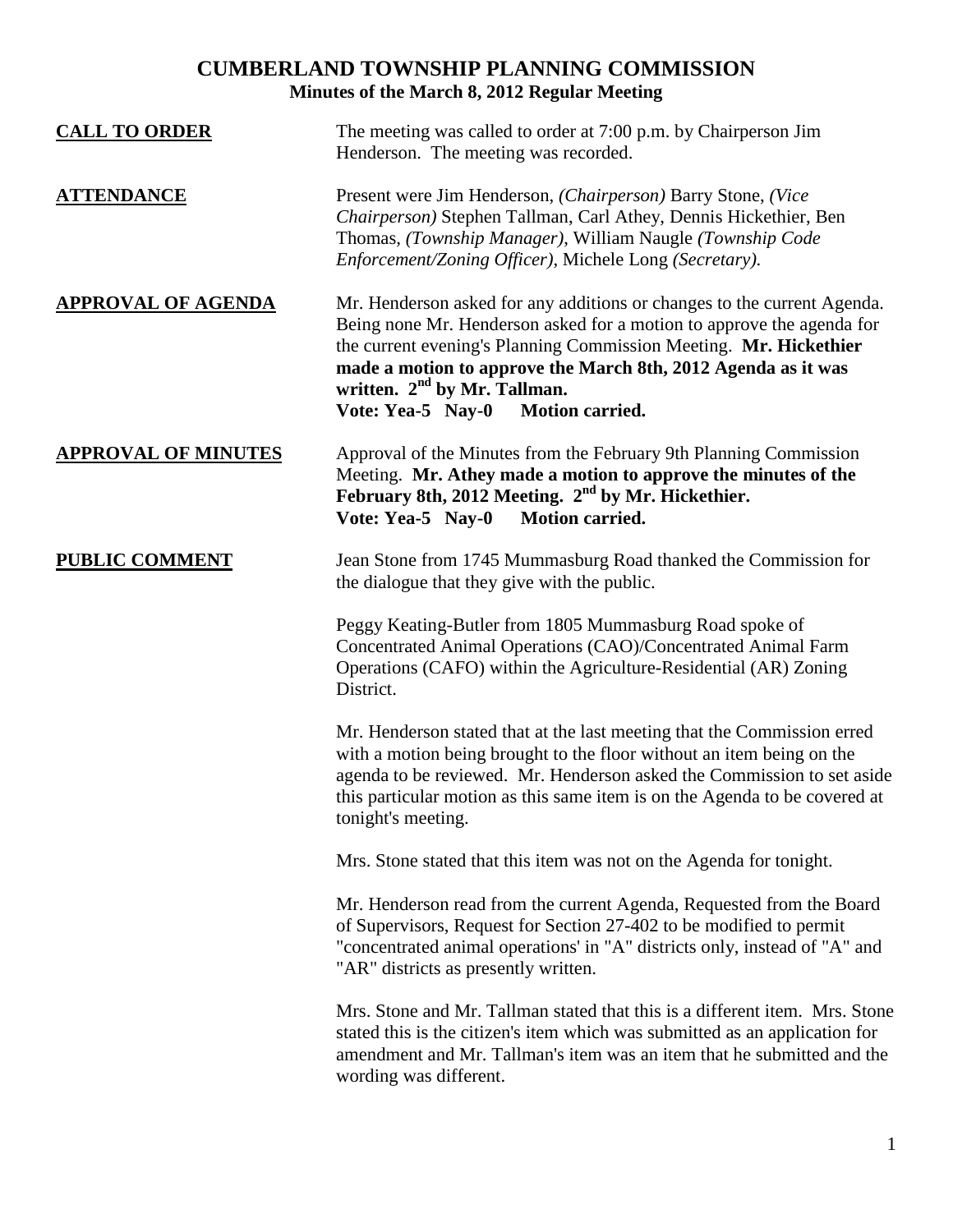Mr. Tallman stated that within the minutes of the last meeting it stated that Mr. Hickethier wanted to make a recommendation on how the Planning Commission felt on CAO's in the AR district and if this was appropriate for the meeting. He was told that this would be appropriate under new business. Mr. Tallman added that this is what his proposal was based on.

Mr. Thomas preferably requested to Mr. Henderson that he had an agenda item to take care of and to deal with that agenda item directly as was requested by the Board of Supervisors and move on.

Mr. Stone indicated that the citizen's request for amendment text change is not the same as what Mr. Tallman submitted.

Mr. Tallman stated that the motion he submitted was to be more generic in purpose and more aimed at the overall zoning and was not aimed directly at the Keller Farm or person(s) directly.

Mr. Henderson said that the motion was to remove CAO's from the "AR".

Mr. Athey agreed with Mr. Henderson and stated that this Commission voted to recommend this to the Board of Supervisors by a 3-2 vote.

Mr. Henderson added that he has been advised by the Solicitor that due to this item not being on last month's agenda it was not appropriate to have a vote at the last meeting. Mr. Henderson asked the Commission if they wanted to reaffirm that at this time.

Mrs. Stone argued that this item was not on the agenda for tonight.

Mr. Stone stated that the Solicitor informed him that this item would be voted on again at this meeting.

Mr. Thomas affirmed that the Chairperson has made this request but it is up to the Commission if they want to revisit this item. However if the Commission does not want to revisit this we cannot keep debating it.

Mr. Henderson asked for a motion to revisit this item.

**Mr. Hickethier made a motion that the item regarding CAO's in the "AR" district be revisited from last month's meeting. 2 nd by Mr. Athey. Mr. Stone stated he was recusing himself from the vote. Vote: Yea-3 (Athey, Henderson, Hickethier) Nay-1 (Tallman) Stone Recused. Motion Carried.**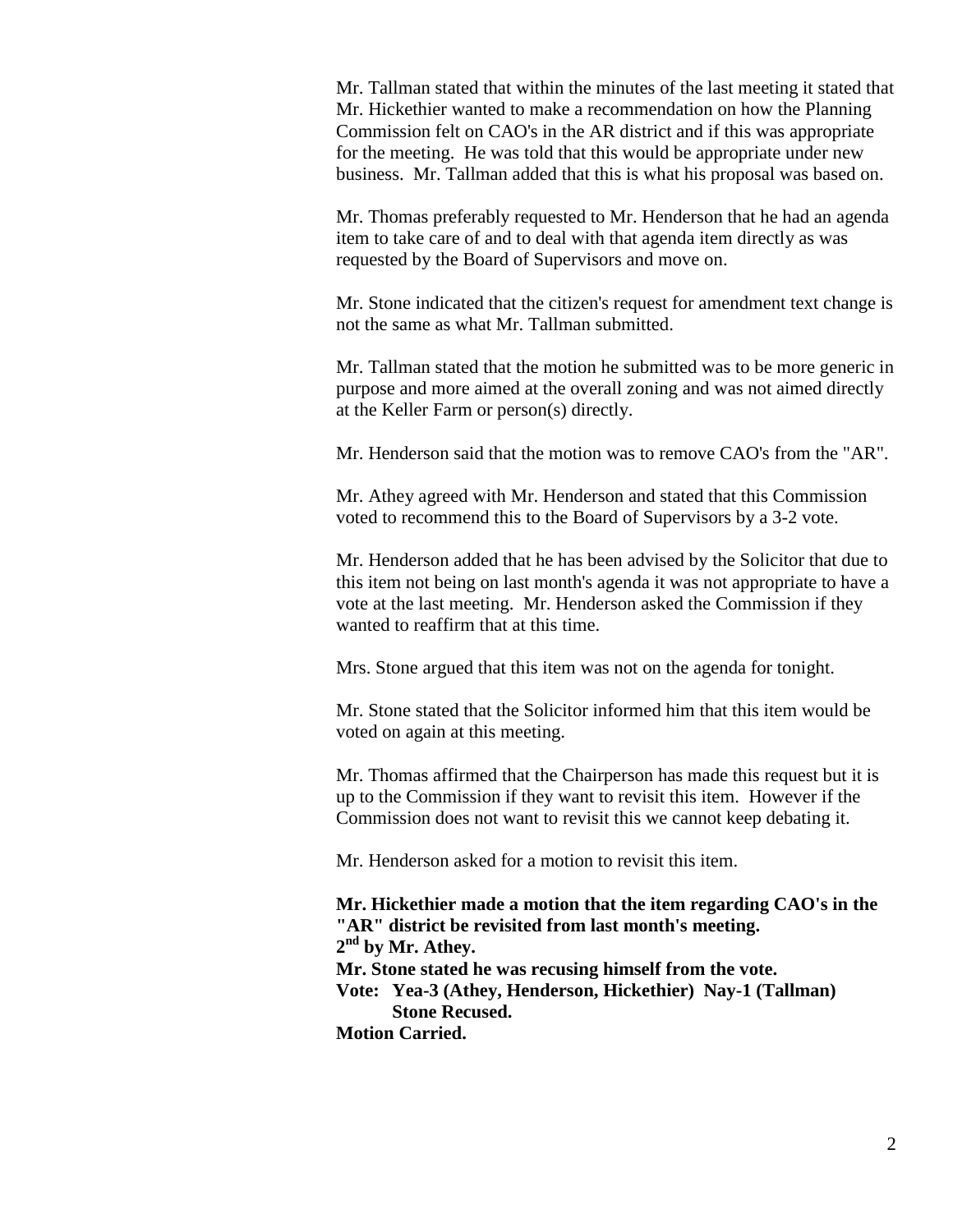**Mr. Tallman made a motion for a recommendation to the Board of Supervisors to enact a modification to the Zoning Ordinance to remove from Permitted Uses-Agricultural (27-402) the CU classification for "Concentrated Animal Operations" for the A/R district only (not from the A). 2nd by Mr. Hicketheir. Mr. Stone stated he was recusing himself from the vote. Vote: Yea-2 (Tallman, Hickethier) Nay-2 (Athey, Henderson) Stone Recused. Motion did not pass.**

## **ACTIVE BUSINESS Cumberland Township Zoning Text Amendment(s)**

Reviewing the previously tabled items, Section 26 & Section 27, of the Chapter 27 Amendments to the Cumberland Township Zoning Ordinance

The Commission reviewed the comments that Mr. Henderson compiled from his extensive review of the MPC, the existing Zoning and the proposed changes to the zoning in regards to Sections 26 & 27.

**Mr. Stone recused himself.**

**Mr. Hickethier made a motion bring the Section 26 & 27 items back to the table for discussion. 2nd by Mr. Tallman Vote: Yea-4 Nay-0 (Stone Recused) Motion Carried**

Mr. Hickethier asked for verification on the information from the spreadsheet submitted by the citizens.

Mr. Tallman asked for the dialogue from the citizens.

The Commission conducted dialogue with the citizens.

**Mr. Tallman made a motion to table Section 26 & 27 until the next meeting pending the drafting of the resolution and/or ordinance changes. 2nd by Mr. Hickethier. Vote: Yea-4 Nay-0 (Stone Recused) Motion Carried**

### **Cumberland Township Subdivision & Land Development Ordinance Text Amendment(s)**

Mr. Naugle gave an update on the previously tabled item of the Cumberland Township Subdivision and Land Development Ordinance proposed Text Amendments, Section 22.507.2.A2 adding that the County needs to get further information to the Township before this item can be reviewed.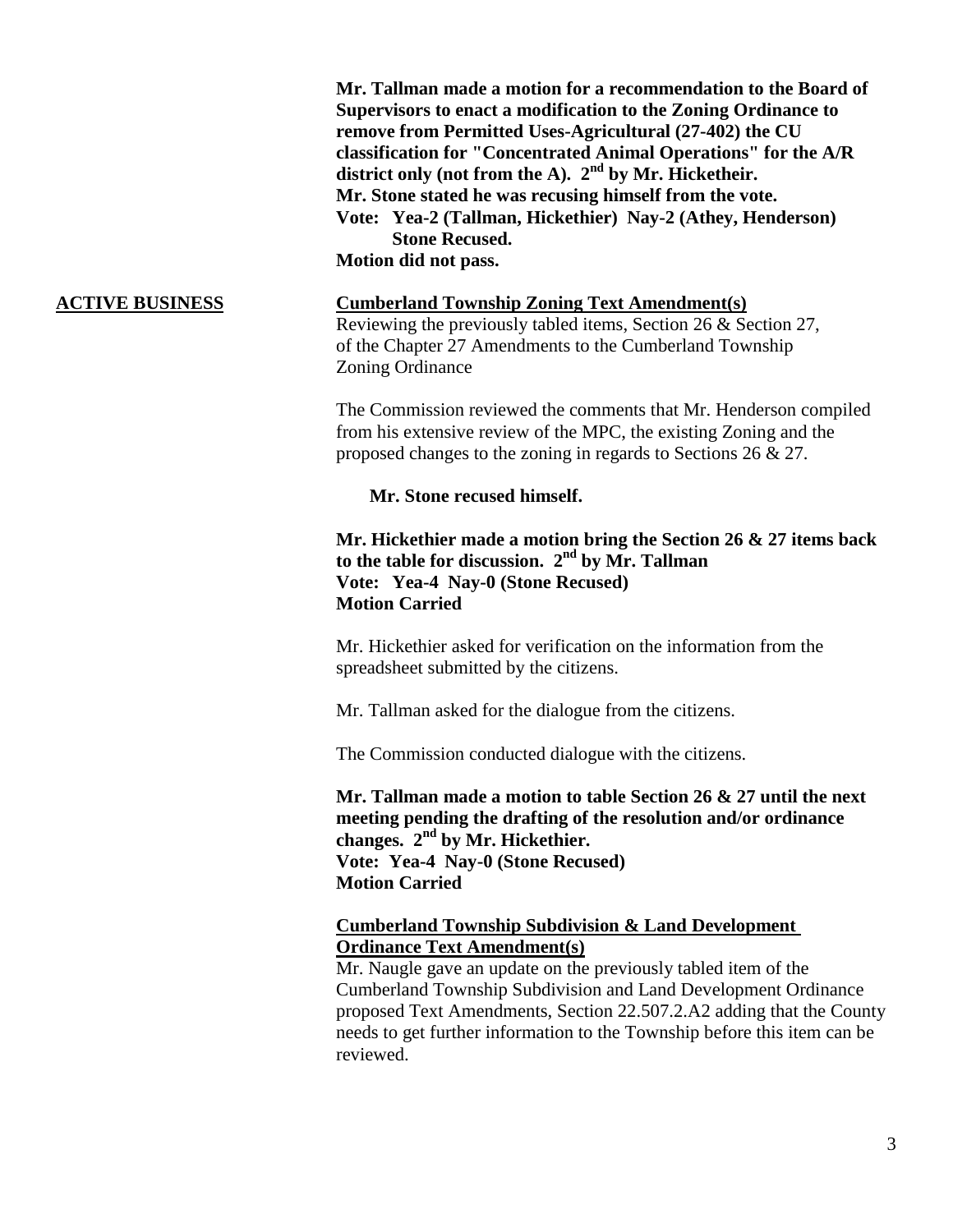## **NEW BUSINESS HACC Parking Lot Expansion**

Harrisburg Area Community College is seeking a variance to Section 27-603 of the Zoning Ordinance for the expansion of a parking lot that is over the required maximum impervious coverage allowed in the MX zoning district along with not meeting the minimum area setback from the tract perimeter.

Mr. Mitch Kemp with Snyder, Secary & Associates the Engineer for the project gave a brief description of the project and their needs for their request.

The Commission discussed the impervious coverage and setbacks with the project.

**Mr. Athey made a motion to recommend approval of the variance to the Zoning Hearing Board. 2nd by Mr. Stone. Vote: Yea-5 Nay-0 Motion Carried** 

# **NEW BUSINESS REQUEST OF THE BOARD OF SUPERVISOR'S (Section 27.2001.5):**

## **Cumberland Township Citizen's Proposed Zoning Text Amendment(s)**

1. Request for Section 27-402 to be modified to permit "concentrated animal operations" in "A" districts only, instead of "A" and "AR" districts as presently written.

2. Request to amend Section 27-1903 for hearings by standardizing the distance for certified mail notice to all properties within 1,000 feet and by adding the timeframe of 30 days prior to the date of the hearing for conspicuously posting of the affected tract.

3. Request to amend Section 27-401.7.B Conditional Use to add a separate category for "AR" Districts increasing the minimum acres for housing of animals (swine, cattle, sheep, goats, horses, fowl) from 25 acres to 100 acres; and increasing the minimum setback distance from 200 feet to 1,000 feet.

### **Mr. Stone recused himself from the Commission Table**

Mr. Henderson stated that the second item is an item that was already tabled in the previous active business from tonight's meeting and would not need to be discussed. The Commission agreed.

The Commission reviewed Item #1. Mr. Hickethier asked how this differed from the motion that was made at the beginning of this meeting. Mr. Tallman stated that Adams County has made suggestions of how they deal with CAO's within the County which is different because their zoning types are different then our zoning types. Mr. Tallman read the letter from Adams County into the record and stated these are the recommendations by the County and would hope these are being looked at by our Supervisors. Mr. Tallman also stated that if he made another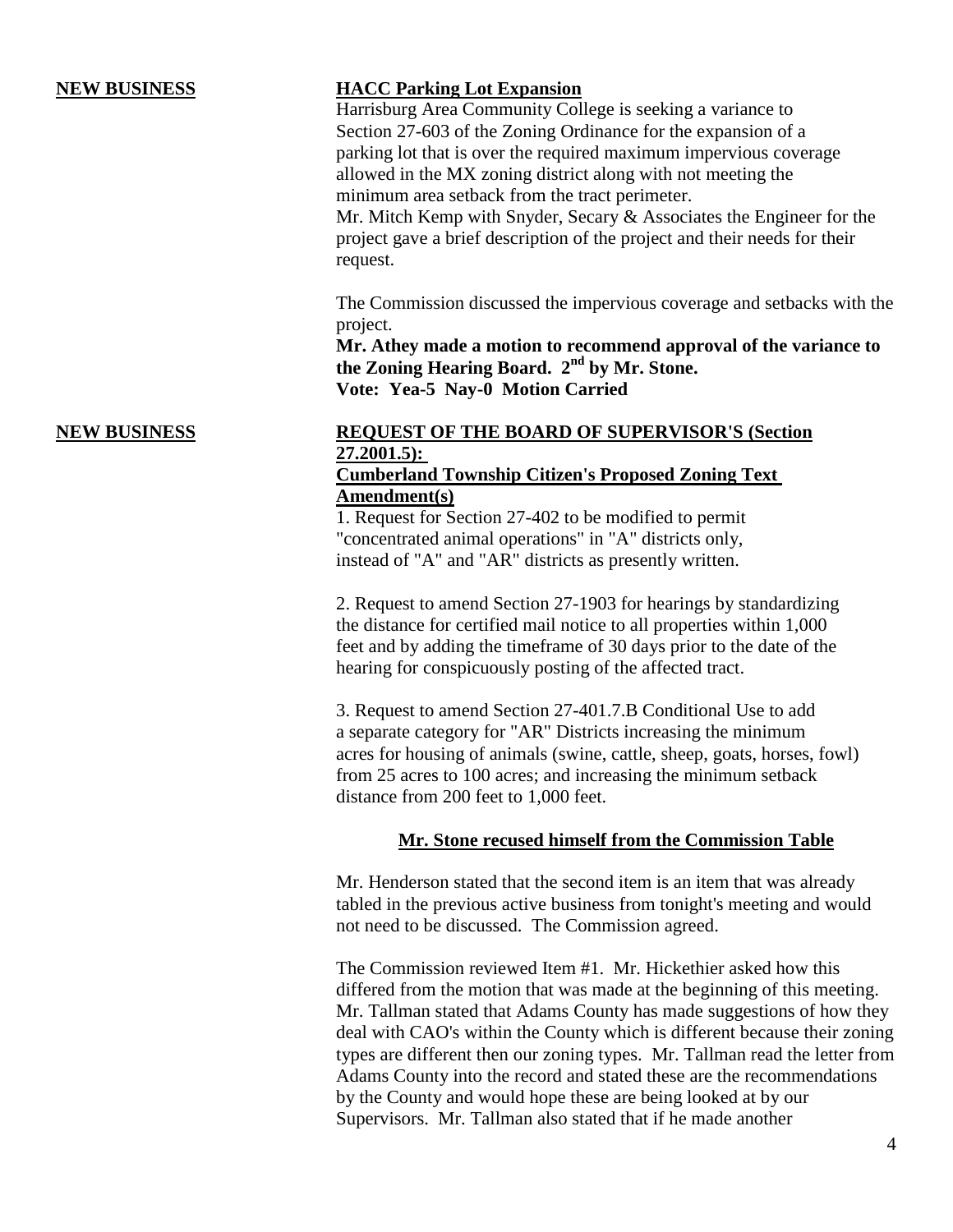recommendation that it would be the same recommendation as was voted on earlier in this meeting.

Ms. Elizabeth Magner of Belmont Road spoke of not wanting CAO's or CAFO's within the AR zoning district.

Peggy Keating-Butler of 1805 Mummasburg Road gave the reasons why CAFO's should not be in the AR zoning district.

Sandra Dixon spoke of odors from CAFO's and the effect on children.

Mr. Hickethier questioned the 1,000' set back statimg that if you take 100 acres and put it in a square you get 2,090' and you set back 1,000' each way you end up with a square of 90' x 90' for the actual operation. He was questioning how this would be possible.

Mr. Stone did not agree and gave his explanation for the setback and how it would work. Mr. Stone felt that 1,000' was reasonable.

Mr. Henderson stated that he understood everyone's concerns but he would like to wait for the public hearing so that every property owner will have the option to come and look at these changes that are recommended and have the opportunity to participate in the public comment.

Mr. Athey stated that he feels the need for all residents within the Township to have the option to attend a hearing and to gather all of the information just like everyone else has gotten.

Mrs. Stone is concerned that nowhere in the Township Ordinance does it give any standards for CAO's. She would like to know what the conditions are that can be applied to these operations. She also added that if there are no standards in the ordinance any conditions would have to be voluntary.

**Mr. Hickethier made a motion that Item #1, the request for Section 27-402 to be modified to permit "concentrated animal operations" in "A" districts only, instead of "A" and "AR" districts as presently written should be recommended for approval to the Board of Supervisors. 2nd by Mr. Tallman. Vote: Yea-2 (Tallman & Hickethier) Nay-2 (Henderson & Athey) (Stone Recused) Motion did not pass**

Mr. Henderson gave his reasoning for his not voting in favor.

**Mr. Henderson stated that Item #2 was previously tabled in the meeting so no vote was needed.**